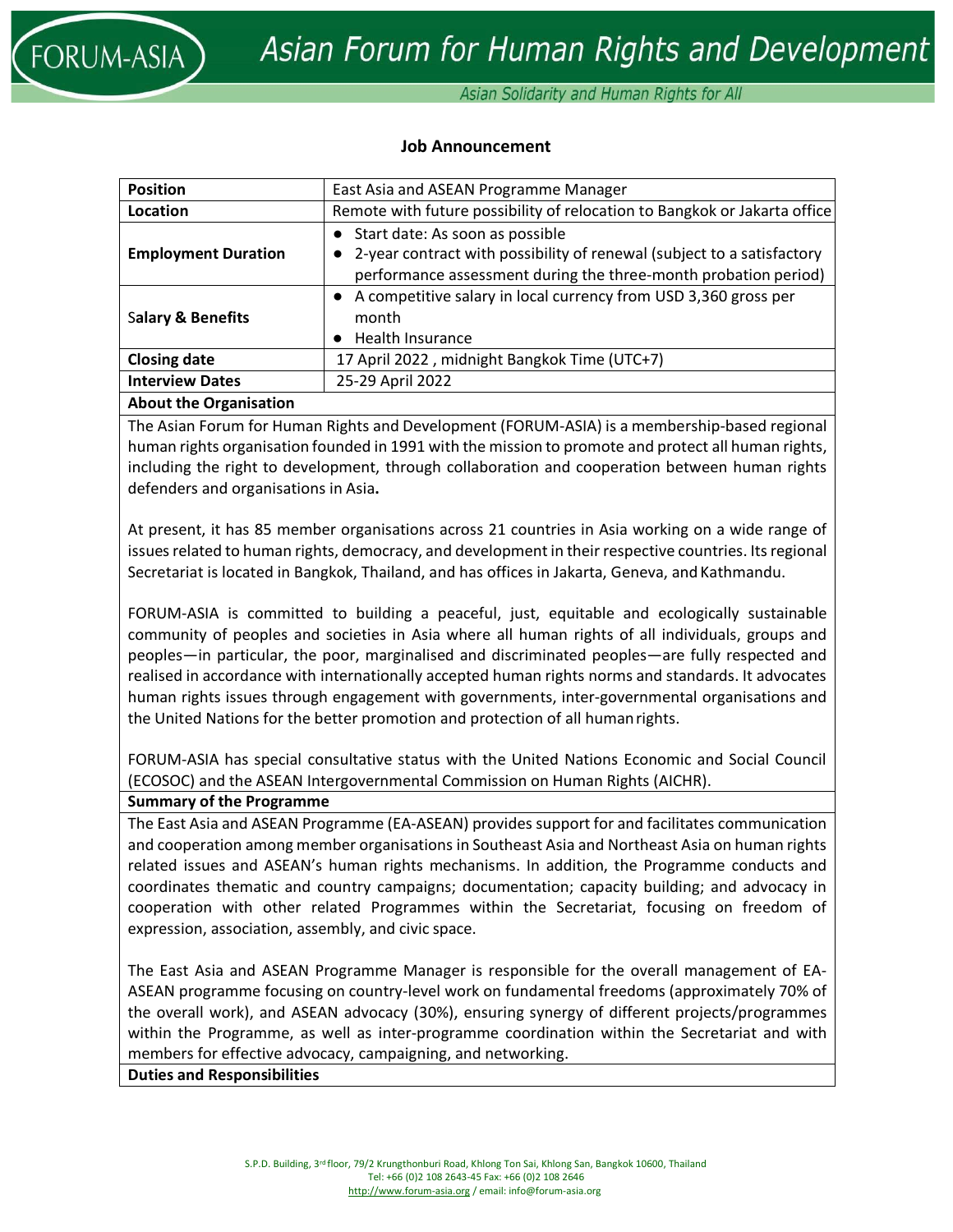Reporting to the Executive Director, the East Asia and ASEAN Programme Manager shall do the following:

# **1. Programme Management and Coordination**

- a. Be responsible for the overall management of the EA-ASEAN portfolio comprising countryprogramme work (approximately 70%) and ASEAN advocacy (30%);
- b. Supervise a team composed of programme officer(s), associate(s), consultant(s), and fellows/interns, and ensure quality of Programme's delivery;
- c. Lead regular Programme team meetings and implement decisions as agreed;
- d. Report regularly to the Senior Management Team about any development vis-à-vis the Programme;
- e. Coordinate with other programmes on Programme-related and other organisational activities;
- f. Facilitate inter-member coordination vis-à-vis programme implementation at all levels;
- g. Maintain a cordial and strategic working relationship with intergovernmental bodies (i.e., ASEAN and United Nations) on behalf of FORUM-ASIA; and
- h. Maintain close contacts and engagement with relevant networks of civil society organisations, diplomatic missions, media, and other relevant stakeholders.

# **2. Planning and Budgeting**

- a. Lead the programme and budget planning process of the East Asia and ASEAN Programme;
- b. Revise and update the plan periodically in light of field performance and effectiveness;
- c. Contribute to overall organisational planning, including budgets; and
- d. Draft concept notes and contribute to proposals related to the Programme and its activities

# **3. Programme Implementation**

- a. Lead and coordinate the implementation of activities in a cost-effectiveway;
- b. Conduct, along with member-organisations advocacy work on fundamental freedoms within focus countries
- c. Conduct regional advocacy and campaigns on related thematic areas and ASEAN human rights mechanisms;
- d. Organise, facilitate, and participate in missions as necessary and planned; and
- e. Assist the SMT in developing and/or expanding and implementing other thematic issues relevant to the Programme.

# **4. Monitoring, Evaluation and Reporting**

- a. Lead and coordinate regular monitoring and evaluation of the programme's plans and budgets;
- a. Develop periodic programme reports within a results-based monitoring and evaluation framework against the annual work plan and budget and as per donor requirements;
- b. Produce and coordinate the production of reports on missions under the programme; and
- c. Conduct performance management and evaluations of team members.

# **5. Participation and Representation**

- a. Participate in the Executive Committee meetings when required, and sub-regional forums organised by members; and
- b. Represent the Secretariat in other relevant meetings, forums, platforms, and processes both at regional and international levels.
- **6. Other Tasks**

Implement other relevant tasks and activities as assigned by the SMT.

**Basic Qualifications and Essential and Desirable Selection Criteria**

## **Essential selection criteria:**

1. Master's degree or higher in the field of human rights or a related subject such as politics,